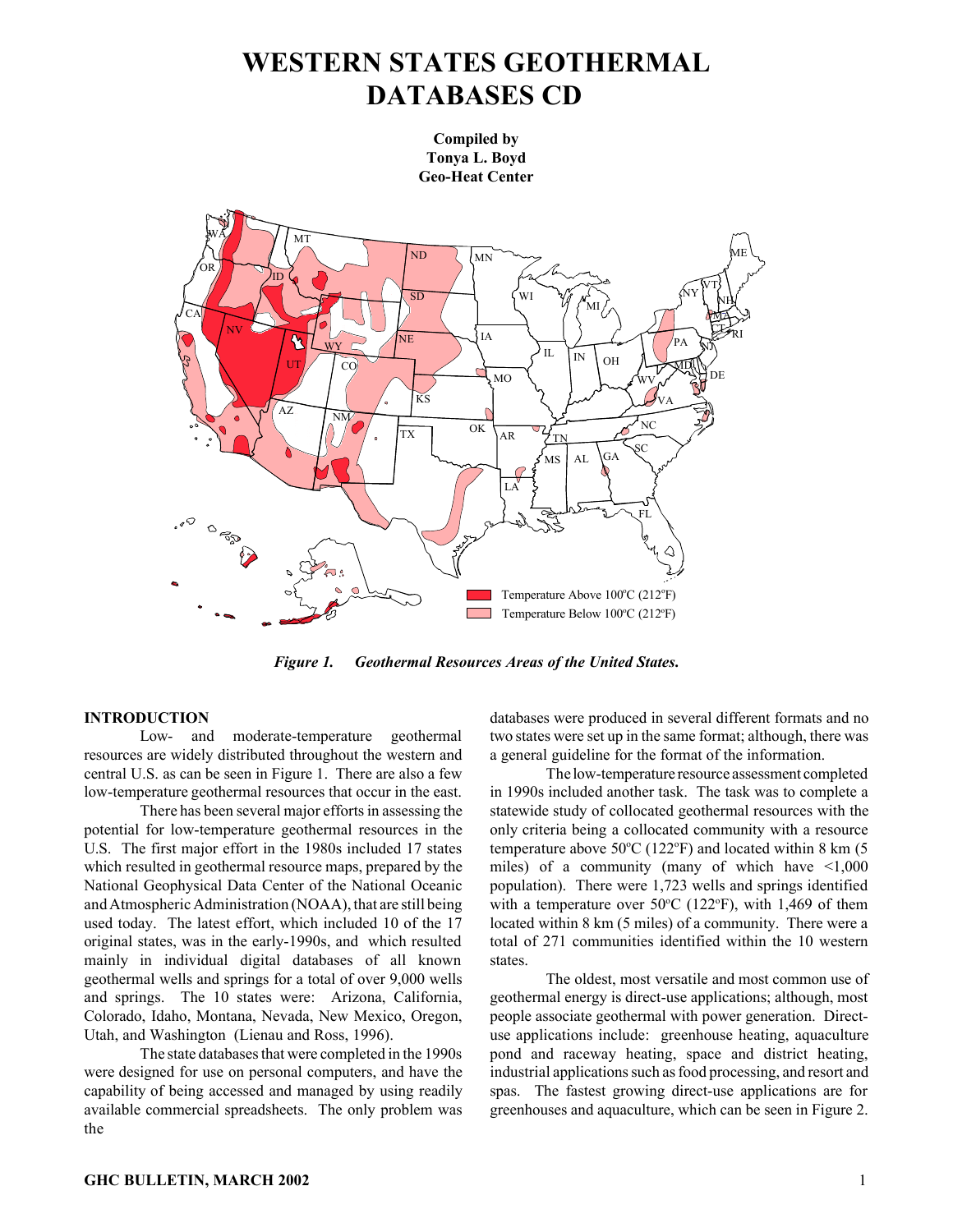

*Figure 2. U.S. geothermal direct-use growth.*

The Geo-Heat Center was recently tasked through a contract with the Department of Energy to complete a state resource database, including collocated communities, for six more states in the west. These states are: Alaska, Nebraska, North Dakota, South Dakota, Texas and Wyoming. The Geo-Heat Center was further tasked to include the original state databases into a standard format for ease of use. Research for the databases included finding reports and other information on wells and springs for those states, and also to ask knowledgeable people in those states where to obtain additional information.

The reports of the original state teams and the new information from the additional six states documents a total of 11,775 wells and springs in the databases with the new states producing 2,731 more entries. The number of collocated sites increased to 404 from the previous 271 for the 10 states. The total of wells and springs with a temperature over  $50^{\circ}$ C (122 $^{\circ}$ F) went from 1723 to 2211, which is an increase of 28%. A summary of the numbers by state is shown in Table 1. All of this information is available on a CD, as described below.

## **WESTERN STATES GEOTHERMAL DATABASES CD**

The Geothermal State Resources CD can contain up to five databases for the 16 states as stated above. The five databases are:

- 1. *Well and Springs* Which contains all the known wells and spring for that state with a temperature typically  $> 20^{\circ}$ C (68 $^{\circ}$ F);
- 2. *Chemistry* This database contains the most common fluid chemistry for the sites listed in the *Wells and Springs* database. There are a couple states where no chemistry information was available (Texas and Nebraska);
- 3. *Other Information* This database contains additional information found in the original databases but did not fit in the original two categories;
- 4. *Direct-Use Sites* This database contains known locations of existing direct-use sites for each state. The states of Arkansas, Georgia, Hawaii, New York and Virginia are also included since they all have direct-use; and
- 5. *Collocated Sites* Contains information on population centers located with 8 km (5 miles) of a known resource with a temperature above  $50^{\circ}$ C  $(122^{\circ}F).$

The databases are available in three different formats for use over a wide range of spreadsheets and database programs. The three formats are listed below.

- 1. QuattroPro 8 extension \*.wb3
- 2. Microsoft Excel 97 extension \*.xls
- 3. Comma delimited Text extension \*.csv

Background information on each state database can be found in the "Information" file. This file includes where the information was obtained, summary of each database included for the state (such as how may entries in the wells and springs database), a listing or the column headings for each database, and which of the column headings has no information for that state.

There are two more white paper files that may be available for each state. The first one is the original state team report for the 10 original states. Seven of the original reports are available online at the website DOE Information Bridge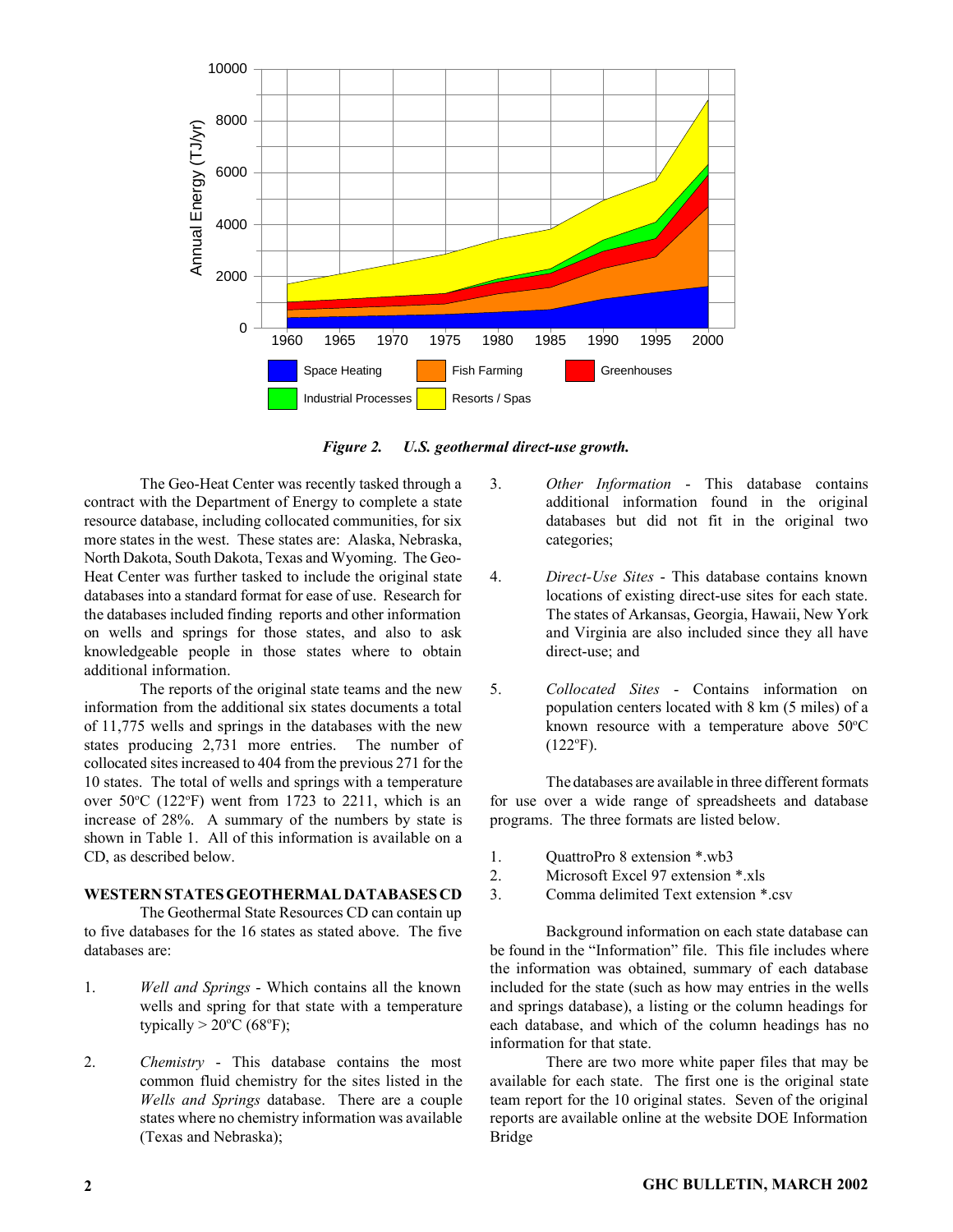|                           | Table 1 Summal y 01 the Western States Geothermal Databases<br>Number of | Number of                | Number of                     | Number of               |
|---------------------------|--------------------------------------------------------------------------|--------------------------|-------------------------------|-------------------------|
|                           | <b>Wells and Springs</b>                                                 | <b>Chemistry Entries</b> | <b>Collocated Communities</b> | <b>Direct-Use Sites</b> |
| <b>Original Databases</b> |                                                                          |                          |                               |                         |
| Arizona                   | 1,251                                                                    | 2,491                    | 14                            | 12                      |
| California                | 989                                                                      | 683                      | 70                            | 100                     |
| Colorado                  | 168                                                                      | 443                      | 15                            | 39                      |
| Idaho                     | 1,555                                                                    | 620                      | 51                            | 73                      |
| Montana                   | 292                                                                      | 288                      | 18                            | 34                      |
| Nevada                    | 455                                                                      | 365                      | 30                            | 330                     |
| New Mexico                | 361                                                                      | 823                      | 12                            | 13                      |
| Oregon                    | 2,195                                                                    | 208                      | 32                            | 628                     |
| Utah                      | 964                                                                      | 885                      | 23                            | 17                      |
| Washington                | 814                                                                      | 195                      | 6                             | 6                       |
| Subtotal                  | 9,044                                                                    | 7,001                    | 271                           | 1,252                   |
| <b>New Databases</b>      |                                                                          |                          |                               |                         |
| Alaska                    | 238                                                                      | 242                      | 17                            | 14                      |
| Nebraska                  | 87                                                                       | $\theta$                 | 9                             | $\mathbf{0}$            |
| North Dakota              | 128                                                                      | 139                      |                               | $\mathbf{0}$            |
| South Dakota              | 821                                                                      | 4                        | 58                            | 6                       |
| Texas                     | 1,101                                                                    | $\mathbf{0}$             | 43                            | 3                       |
| Wyoming                   | 356                                                                      | 182                      | 5                             | 21                      |
| Subtotal                  | 2,731                                                                    | 567                      | 133                           | 44                      |
| <b>TOTAL</b>              | 11,775                                                                   | 7,568                    | 404                           | 1,296                   |

**Table 1 Summary of the Western States Geothermal Databases**

<http://www.osti.gov/bridge/>. As the other state reports become available they will also be placed on the CD. The second white paper file contains a listing of references that provides more information for each state.

To be able to view these white paper files, you must be able to view an Adobe PDF file. If a person does not have the program Adobe Reader or similar program to read the white papers files, the installation files have been included on the CD in the directory Adobe. The files are available for both Windows and Mac computers.

#### **WHAT EACH STAT DATABASE CONTAINS**

The *Wells and Springs* databases are available in both SI (site-a) and US (site-b) units. The column headings for this database are:

- a. Site ID Corresponds to the other databases Chemistry and Other for easy reference between them
- b. Site Name Name given to the well or spring in the original databases
- c. Type well, spring or other (for example, California lists several types of wells)
- d. Latitude
- e. Longitude
- f. County
- g. Quad Some states listed Quadrangle information which represents Township N/S and Range E/W. Some of the states used both references.
- h. Township Part of the legal land description which includes columns h, i, j, k, l
- i. North or South Part of the legal land description which includes columns  $h$ , i, j, k, l
- j. Range Part of the legal land description which includes columns h, i, j, k, l
- k. East or West Part of the legal land description which includes columns h, i, j, k, l
- l. Section Part of the legal land description which includes columns h, i, j, k, l
- m. Quarter Section further defines the location of the well or spring.
- n. Depth
- o. Temperature
- p. Flow
- q. TDS Total Dissolved Solids
- r. Chemistry if there is available chemistry in the chemistry database (yes or no).

The*Chemistry* database has information on the more commonly reported chemistry entries in the original databases. The column headings are:

- a. Site ID Corresponds to the other databases Chemistry and Other for easy reference between them
- b. Date Sampled Corresponds to the date the sample was taken as reported in the databases. Some wells and springs have more than one chemistry entry.
- c. Sample Name Some of the chemistry entries were given identifying names
- d. Site Name Name given to the well or spring in the original databases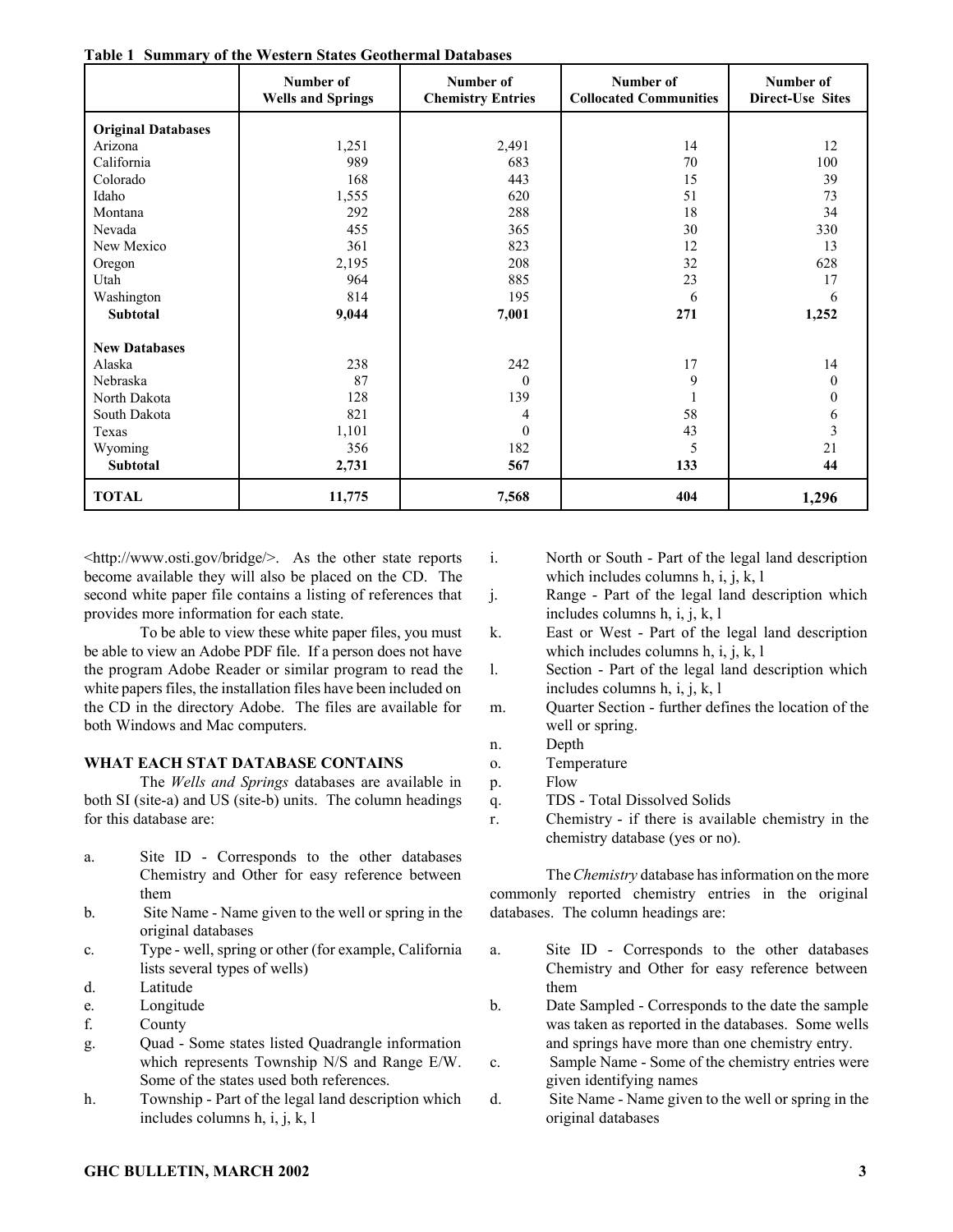- e. Type well, spring or other (for example, California lists several types of wells)
- f. Latitude
- g. Longitude
- h. Temperature reported in Degrees C
- i. TDS Total Dissolved Solids
- j. Field pH
- k. Lab pH
- l. Field Conductivity
- m. Na Sodium (milligrams per liter, mg/L)
- n. K Potassium (milligrams per liter, mg/L)
- o. Ca Calcium (milligrams per liter, mg/L)
- p. Mg Magnesium (milligrams per liter, mg/L)
- q. Fe Iron (milligrams per liter, mg/L)
- r. Sr Strontium (milligrams per liter, mg/L)
- s. Li Lithium (milligrams per liter, mg/L)
- t. B Boron (milligrams per liter, mg/L)
- u.  $SiO<sub>2</sub>$  Silica (milligrams per liter, mg/L)
- v.  $HCO_3$  Bicarbonate (milligrams per liter, mg/L)
- w.  $SO_4$  Sulfate (milligrams per liter, mg/L)
- x. Cl Chlorine (milligrams per liter, mg/L)
- y. F Fluoride (milligrams per liter, mg/L)
- z. As Arsenic (milligrams per liter, mg/L)
- aa. Calc TDS Calculated Total Dissolved Solids
- bb. Br Bromide (milligrams per liter, mg/L)
- cc.  $NO_3$  Nitrate dd.  $NA + K$

The *Other* database contains additional information that was not included in the *Wells and Springs* database or the *Chemistry* database. This information was either not consistently reported in all the state databases or was newly discovered in the development of the newer state databases. Some examples of column headings are drilling date, well status, reference, and SWL (static water level).

The *Collocated* databases were developed using the *Wells and Springs* databases. The criteria for being a collocated community is a geothermal resource with a temperature of at least  $50^{\circ}$ C (122°F) and located within 8 km (5 miles) of a community. The column headings for this database are:

- a. State
- b. City
- c. County
- d. Latitude
- e. Longitude
- f. Resource Temp., <sup>o</sup>C
- g. Resource Temp.,  ${}^{\circ}$ F.
- h.  $\#$  of wells listed
- i. Typical depth, m average for the wells listed
- j. Typical Depth, ft average for the wells listed
- k. Flow, L/min total flow for all the wells listed
- l. Flow, gpm total flow for all wells listed
- m. TDS (Total Dissolved Solids) highest value reported
- n. Current Use
- o. HDD Heating degree days
- p. Design Temp. used for designing building heating systems
- q. Remarks This sometimes listed the wells associated with the collocated community.

The *Direct-Use* database contains known direct-use applications located in the U.S.; although, we believe there are a significant number of projects utilizing geothermal energy that are not included in this database. The direct-use applications are: district heating, space heating, aquaculture, greenhouses, industrial, snow melting, resorts/pools and agriculture applications. The column headings for this database are:

- a. State
- b. Site name of the business
- c. Location -
- d. Application which of the direct-use application it is
- e. Temp, <sup>o</sup>F
- f. Temp,  ${}^{\circ}C$
- g. Flow, gpm
- h. Flow, L/min
- i. Capacity, 10<sup>6</sup> Btu/hr
- j. Capacity, MWt
- k. Energy Use, 10<sup>9</sup> Btu/yr
- l. Energy Use, GWh/yr
- m. Energy Use,  $10^{12}$  TJ/yr
- n. Load Factor, [annual load / (capacity x 860)]
- o. Contact
- p. Address
- q. Zip code
- r. Phone number

## **HOW TO OBTAIN THIS INFORMATION**

The databases, which can be obtained in part or as a whole set on a CD, are available through the Geo-Heat Center. The cost for information for one state is \$10 and for all 16 of the western states is \$25. To obtain a copy of the CD, contact the Geo-Heat Center by phone (541-885-1750), fax (541-885-1754), email [\(geoheat@oit.edu\),](mailto:geoheat@oit.edu) or mail (Geo-Heat Center, 3201 Campus Drive, Klamath Falls, OR 97601).

## **ACKNOWLEDGMENTS**

This work was supported by the U.S. Department of Energy, Idaho Operations Office, under Contract No. DE-FG07-99ID13827.

We would also like to thank the following people for their contributions - Shirley Liss, Henry Heasler, Leslie Youngs, James Cappa, James Witcher, Leland Mink, John Metesh, Larry Garside, Robert Blackett, Howard Ross, Gordon Bloomquist, Dave Blackwell and Will Gosnold.

# **REFERENCES**

Black, G., 1994. "Low-Temperature Geothermal Database for Oregon." Oregon Department of Geology and Mineral Industries, Technical Report to Oregon Institute of Technology, Geo-Heat Center, 11 p.